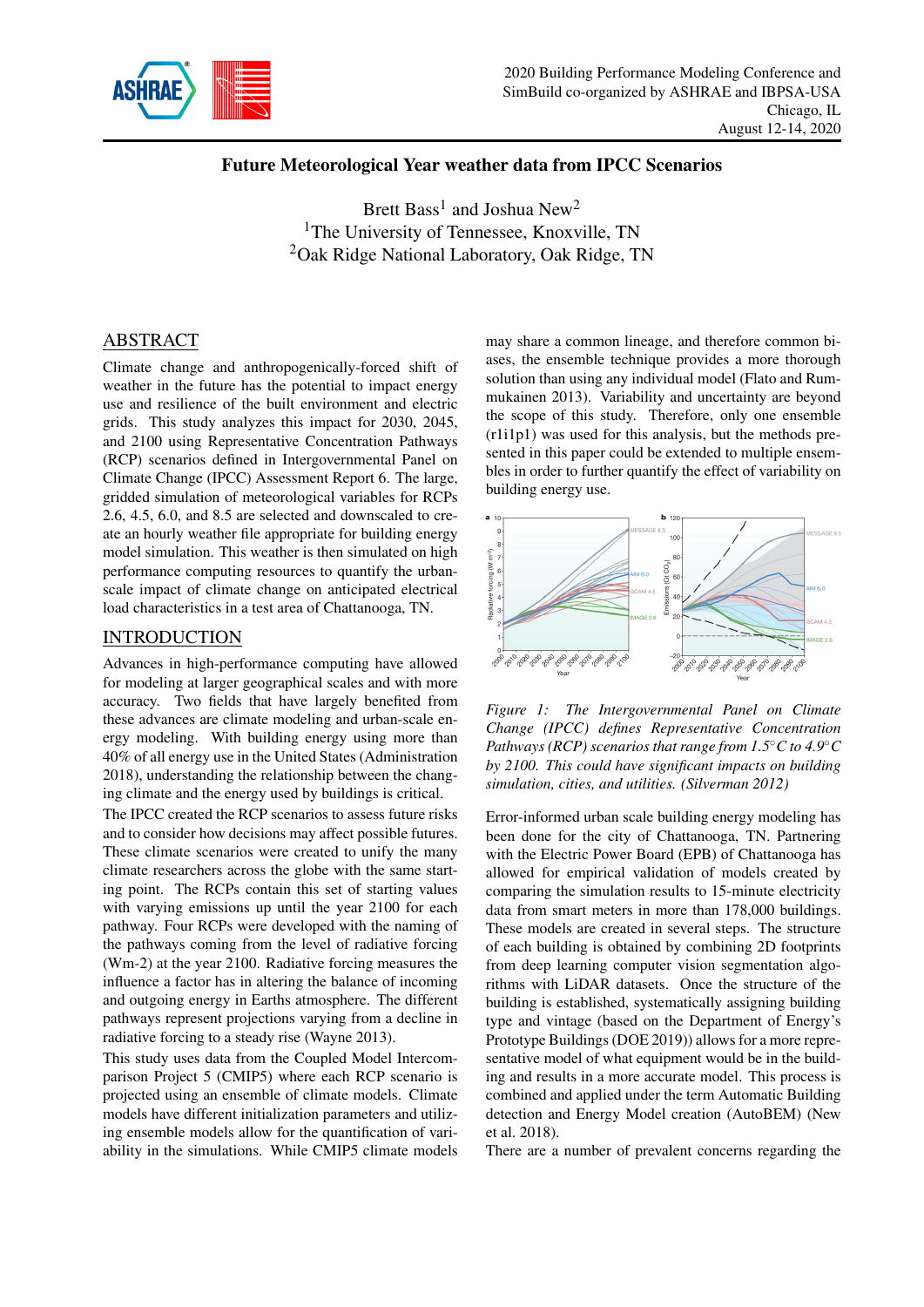IPCC scenarios and how possible climate trajectories may impact many of the systems on which humans are reliant. Many researchers in the ASHRAE and IBPSA communities are interested in Future Meteorological Year (FMY) weather files so that future impacts of weather shift can be accounted for in building energy models. ASHRAE's Standing Standard Project Committee 169 (SSPC169) defines "Climatic Data for Building Design Standards" and plans to release climate-informed shifts to weather and sizing data for heating, ventilation, and air conditioning (HVAC) systems in the next release of the handbook. At a larger scale, generation utilities have to plan to handle higher cooling loads and electrical distributors need to plan infrastructure deployment (feeders, substations, transformers) to accommodate weather-induced shift of building energy loads within their service territory.

With EnergyPlus being used to simulate building energy models for buildings within the utility, different weather files can readily be used in the simulation. For this analysis, a representative building of each building type was selected and simulated for a baseline year (2015) as well as each of the RCPs for the given future years of 2030, 2045, and 2100. These results were then scaled up to represent climate change impacts to the entire utility.

#### Methodology

Weather can significantly impact non-base HVAC loads within a building. The weather files for meteorological years acquired from different providers can impact energy use  $\pm 7\%$  and monthly heating/cooling loads by  $\pm 40\%$  in different building types (Bhandari and New 2012). However, simply describing it as weather and interchanging a single file masks the complexity of the underlying meteorological variables. While dependent upon primary HVAC system and other variables, changes in dry bulb and/or wet bulb (for a hydronic system) tend to dominate the impacts of HVAC energy use. Figure 2 quantifies this impact using DOE's Medium Office Reference Building (Deru et al. 2011).



*Figure 2: Dry bulb temperature, on average, tends to dominate changes in building energy use as shown here for DOE's Medium Office reference model. The next most important meteorological variables tend to be relative humidity, direct normal incident radiation, direct horizontal incident radiation, and wind speed.*

By assuming the IPCC scenarios as the basis for our anal-

*Table 1: Description of IPCC climate model characteristics used in this study to determine weather impacts to a utility.*

| Project               | <b>CMIP5</b>                             |
|-----------------------|------------------------------------------|
| Model                 | <b>MRI-CGCM3</b>                         |
| <b>Modeler</b>        | <b>Meteorological Research Institute</b> |
| <b>Experiment</b>     | 2.6, 4.5, 6, 8.5                         |
| <b>Time Frequency</b> | 3hr                                      |
| <b>Modeling Realm</b> | atmos                                    |
| <b>Ensemble</b>       | $r1$ i $1p1$                             |
| Version               | 20120119                                 |

*Table 2: Name and units of meteorological variables found in IPCC data.*

| Variable Long Name                              | <b>Variable Short Name</b> | Unit    |
|-------------------------------------------------|----------------------------|---------|
| Near-Surface Air Temperature                    | tas                        |         |
| Surface Downwelling Shortwave Radiation         | rsds                       | $W m-2$ |
| Surface Diffuse Downwelling Shortwave Radiation | rsdsdiff                   | $W m-2$ |
| <b>Surface Air Pressure</b>                     | DS.                        | Pa      |
| <b>Near-Surface Specific Humidity</b>           | <b>DUSS</b>                |         |

ysis, the climate model output data (Table 1) had to be morphed into a format that EnergyPlus could use to simulate buildings. This study used (actual) meteorological year weather data from the Chattanooga airport from calendar year 2015 as well as the typical meterological year (TMY) as the baseline weather file. This file was then morphed based on the IPCC scenarios. IPCC data was used for all meteorological variables with the exception of wind speed, which was left unchanged from the original TMY data.

The most impactful meteorological variables (Figure 2) were identified for each of the RCPs and future years. The data for each scenario was downloaded in netcdf format and the data was morphed into a format that was required by EnergyPlus. Some of the things that had to be done included selecting the area of the Earth that was being used for analysis (Chattanooga), unit conversions, as well as down-scaling from 3-hour data to hourly data. This downscaling was done linearly, with awareness that this simple method is unlikely to accurately represent the variability of some meteorological variables (e.g. solar radiation). The necessary variables were then entered into an EnergyPlus Weather (EPW) editing software "Elements" to create twelve weather files.

The next step was to create the building models. Each of DOEs reference buildings(Deru et al. 2011) for the area (i.e. 97 building type and vintage combinations) was simulated with 2015 weather. The simulated electrical profile of 15-minute Energy Use Intensity for a year was then compared to actual 15-minute EUI data from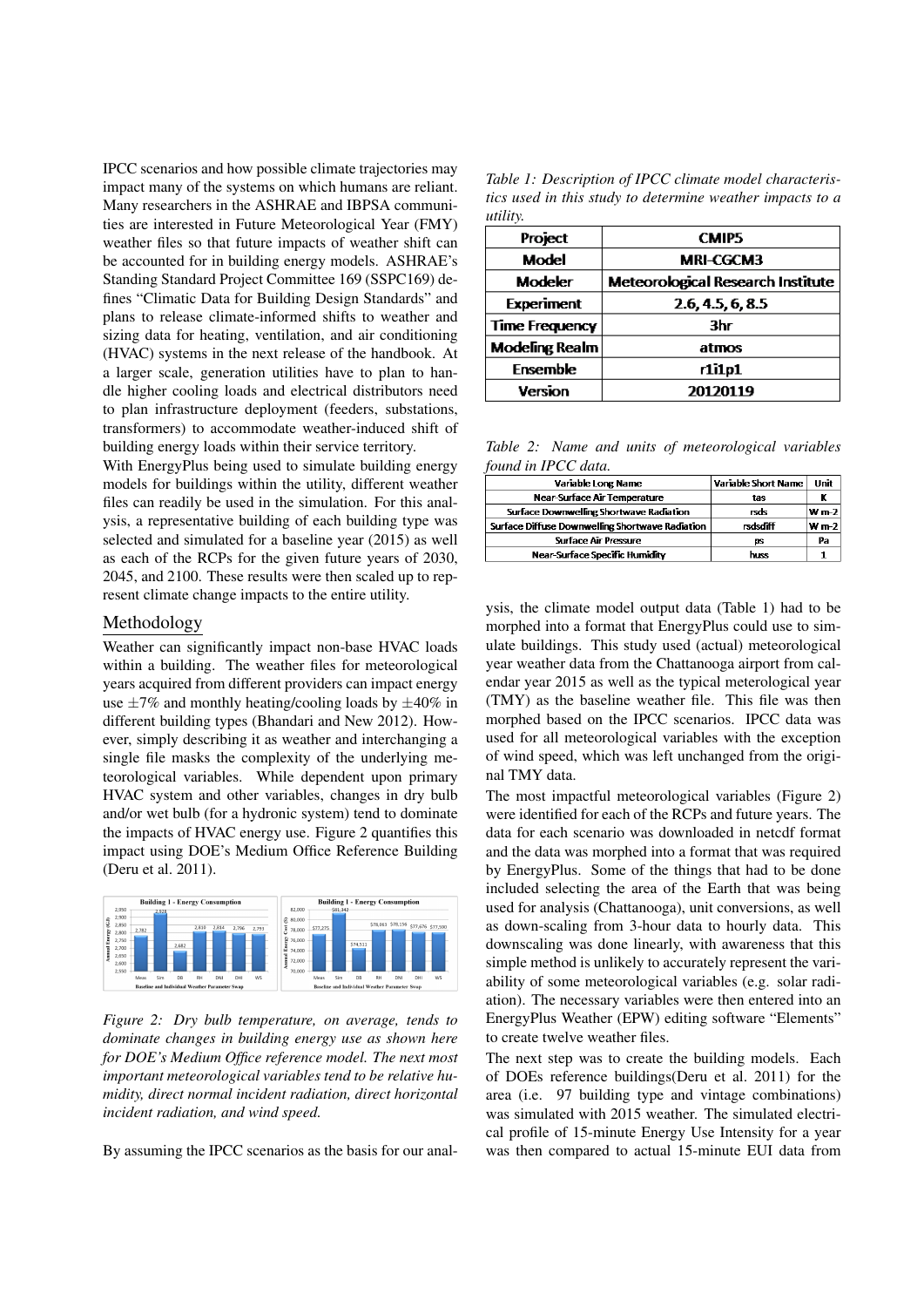*Table 3: Breakdown of building vintages by conditioned area and percent of buildings identified in EPB's service area (New and Campbell 2019).*

| <b>BuildingType</b>       | Area | Percent of Buildings in EPB Area |
|---------------------------|------|----------------------------------|
| <b>HighriseApartment</b>  | 1767 | 5.46%                            |
| <b>Hospital</b>           | 756  | 0.79%                            |
| <b>Residential (IECC)</b> | 3459 | 68.29%                           |
| LargeHotel                | 1197 | 0.49%                            |
| LargeOffice               | 1353 | 5.47%                            |
| <b>MediumOffice</b>       | 3091 | 0.00%                            |
| <b>MidriseApartment</b>   | 1930 | 1.92%                            |
| Outpatient                | 975  | 0.10%                            |
| QuickServiceRestaurant    | 2354 | 0.31%                            |
| <b>RetailStandalone</b>   | 1436 | 0.00%                            |
| <b>RetailStripmall</b>    | 4163 | 0.03%                            |
| <b>SecondarySchool</b>    | 4521 | 0.00%                            |
| <b>SmallOffice</b>        | 1476 | 0.01%                            |
| Warehouse                 | 9950 | 17.14%                           |

each of the 178,368 buildings to assign a building type that most closely matched each buildings electrical use profile(Garrison, New, and Adams 2019). The fourteen building types that best represent the largest percentage of buildings in EPBs service territory are shown in Table 3.To reduce computational burden, one building of each type was chosen to represent a portion of the service areas buildings with the table providing the multiplier for utility-scale impacts. A representative sample of each building type in the EPB service area was chosen based on the median area. The physical makeup of these buildings was determined by combing 2D footprints from deep learning computer vision segmentation algorithms with LiDAR to obtain height. This structure was associated with an electrical meter by finding the smallest distance between the GPS coordinates of each electrical meter with the buildings centroid. Importantly, since the utility partner provides only electricity (i.e. not natural gas), all building types were assumed to have both electric heating and electric cooling for their HVAC systems. This has the effect of defining an optimistic value for maximum technical adoption potential of energy and demand savings on the utility's electrical distribution network.

The models were simulated with a baseline meteorological year file (2015) as well as with the 12 RCP, future year combinations. Baseline results were compared (not calibrated) to the real electricity data for quality assurance and building type assignment (Garrison, New, and Adams 2019). The referenced paper shows a non-calibrated, crude approach to urban-scale energy modeling compared against 15-minute CV(RMSE) and NMBE (not traditional monthly or hourly values) yields variation by building type from 87–531,000% and 3.7–478,000%, respectively. The authors anticipate that future urban/multi-scale em-

pirical validation studies will show significant variability in the distribution of model accuracy across each building, but that the aggregation to portfolios of buildings will show significantly less error with enhanced community attention to bias (i.e. central limit theorem, law of large numbers). This study leverages those mathematical principles by using a representative building of each type for aggregate electrical energy use impacts (e.g. multiplying by the number of those buildings in the utility's service area) that show more certain future weather and meteorological impacts on area-wide building electrical consumption.

#### Results

# Weather files

An initial investigation into the weather files themselves allows for an intuitive understanding underlying the building simulation results. The averages for the most significant weather variables are shown in the Appendix (Table 4). The first observation that is apparent is the difference between average dry bulb temperature between 2015, TMY, and the climate scenarios. The baseline files temperature and pressure is significantly higher than the RCP scenarios. This difference is likely explained by how coarse the grid points are for this batch of climate models. Rather than choosing an exact location, the grid point with the location that was closest to the coordinates of Chattanooga was selected. For this reason, total energy values are shown as the different RCPs and years may still be effectively compared. It also seems that 2015 was a significantly warmer year than the TMY for Chattanooga. Comparing only the scenarios across the years in (figure 3), the temperature values make sense and the trend is apparent. For the scenario with the greatest mitigation (RCP 2.6), the dry bulb temperature remains relatively constant while the dew point decreases slightly on average by 2100. For the highest radiative forcing scenario (RCP 8.5), the average temperatures increase significantly. There is a greater standard deviation as years go farther into the future for most cases other than for the RCP 8.5 scenario in which the 2030 year has the greatest standard deviation. This case is interesting as the temperatures are also significantly lower than the other 2030 scenarios which is unexpected given the increase in radiative forcing.

#### Energy Use

The simulated energy use results are shown for the EPB area in (Figure 4) in GWh. The Tables containing all results for energy use for both individual buildings as well as scaled to the EPB area can be found in the Appendix (Tables 5, 6). While TMY (typical) and 2015 (actual) data are provided for completeness, discontinuities between these and future years (IPCC) should be disregarded; only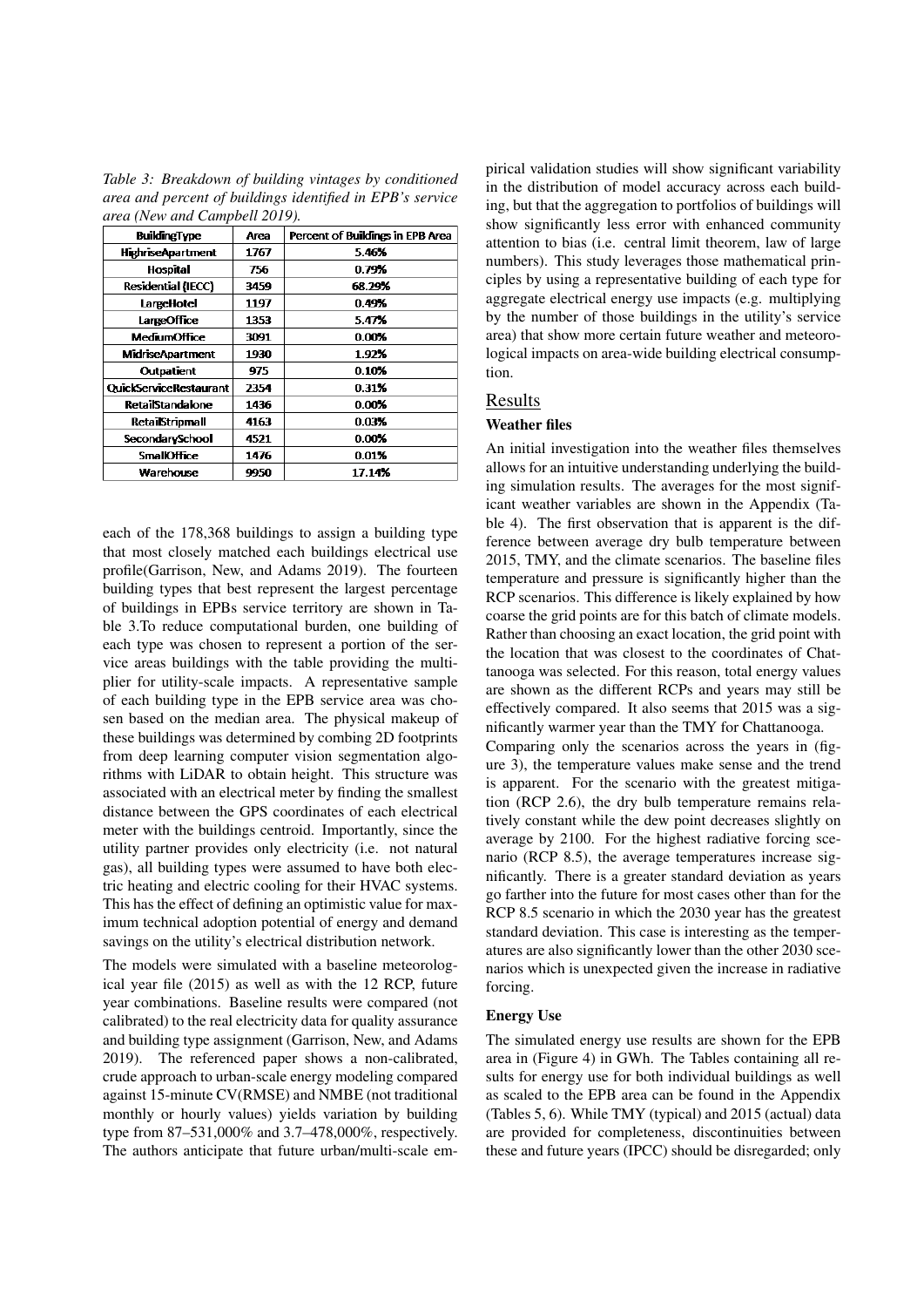

*Figure 3: Box and whisker plot of dry bulb temperature (most impactful variable) across RCPs and years.*

2030, 2045, and 2100 are from the same location and model source for direct comparison. It is important to note that only static multipliers are used on existing building simulations with different weather files; the current study does not consider sprawl of the built environment or land use changes during those time periods.



*Figure 4: Simulated energy use (GWh) for the EPB service area across all RCP scenarios and years with baseline years included.*

The trend seems somewhat clear other than RCP 8.5, 2045. The highest mitigation scenario (RCP 2.5) increase in energy from 2030 to 2100 while the other three scenarios decrease in total energy with a change proportional to their scale of emission escalation.

Taking a closer look at cooling and heating energy for the building type that dominates the EPB service area (IECC - Residential) makes the trend more clear. The heating energy and cooling energy for a representative residential buildings are shown in (Figures 5, 6).

It is apparent that the heating energy makes a greater percent of total energy use than cooling energy for the residential buildings which explains the increase in energy use for RCP 2.6 with the dry bulb temperature decreasing. This also explains the decrease in total EPB service area energy for the other three scenarios without nearly as much emission meditation. In addition to the scale of heating to cooling energy; the change in heating energy



*Figure 5: Heating Energy use (kWh) for a representative EPB IECC building across all RCP scenarios and years with baseline years included.*



*Figure 6: Cooling Energy use (kWh) for a representative EPB IECC building across all RCP scenarios and years with baseline years included.*

is greater than the change in cooling energy across the scenarios. For RCP 8.5, from 2030 to 2100, the heating energy decreases by about 1,800 kWh while the cooling energy only increases by about 550 kWh.

These total energy use results are significant. This states that with increasing temperatures for RCP scenarios, total energy use will actually decrease in Chattanooga. It should be noted that this could be impacted by the assupmtion that all buildings in the EPB area use electricity for heating while in reality, this would not be exactly the case.

#### Demand

Utilities are very sensitive to pricing and peak generation hours for each calendar month. This can often constitute 25% of a non-residential energy bill and is the worst-case scenario that utilities have to build or purchase power for to supply without blackouts or brownouts. As such, many utilities and organizations are interested in how to best adapt their infrastructure to be resilient against challenges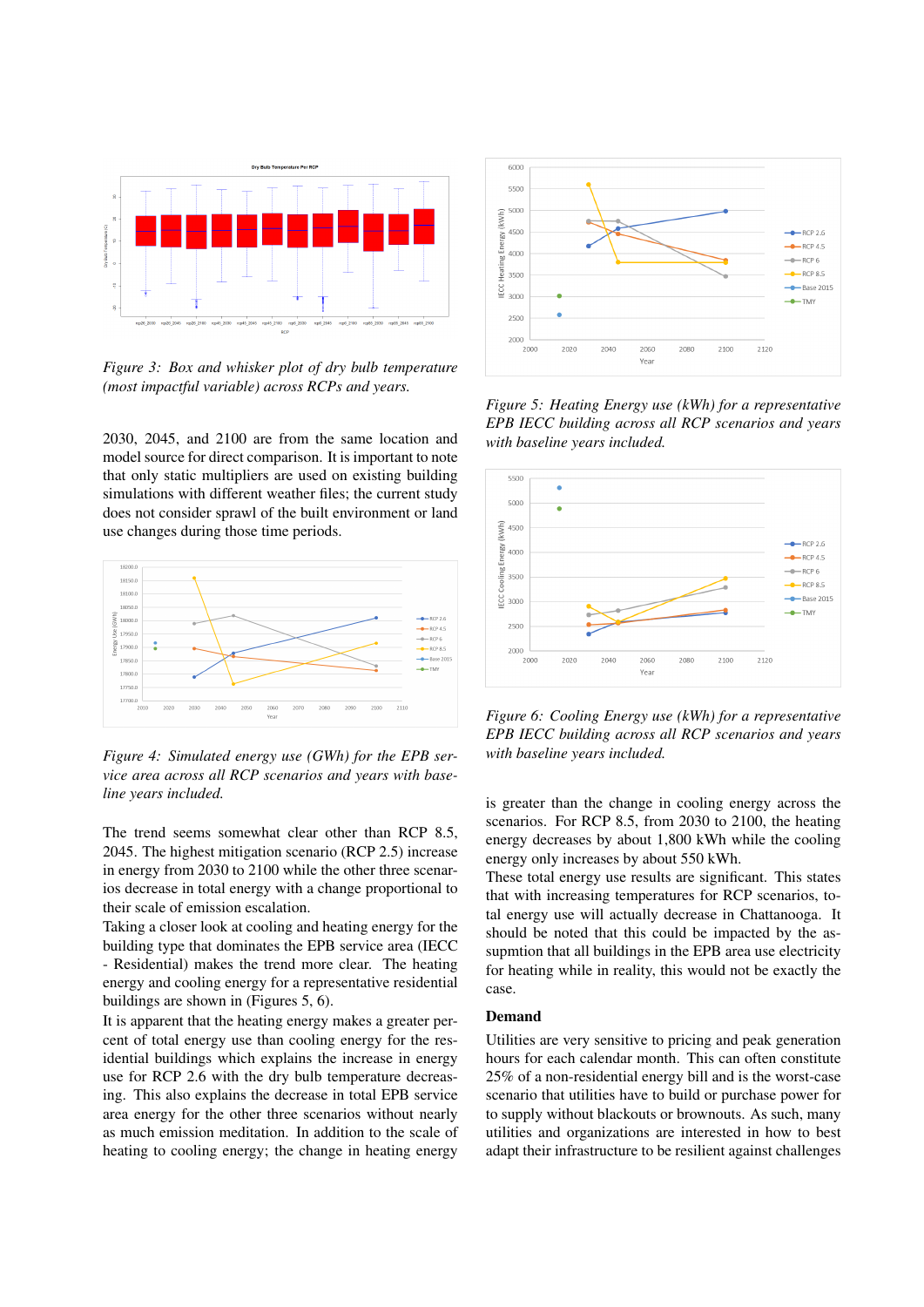from climate change.

The demand results are shown in the Appendix (Table 7). The high and low mitigation scenarios (2.6, 8.5) for years 2030 and 2100 are shown in (Figure 7).



*Figure 7: Cooling Energy use (kWh) for a representative EPB IECC building across all RCP scenarios and years with baseline years included.*

The demand results show some interesting trends. For example, for RCP 2.6, the demand results for the winter are mixed over time with demand decreasing significantly during January from 2030 to 2100 but increasing in February and December. One would expect the demand to increase from 2030 to 2100 in the winter in the high mitigation scenario as temperatures decreased. It could be that the peak demand hour could have changed as climate model forecasts move farther into the future. Also for RCP 2.6, summer cooling demand is lower for the peak hours of June and July. For the high emission, low mitigation scenario; heating demand decreases significantly in January and February (as expected), but slightly increases during December which could be a similar situation as the low mitigation scenario for the Winter months in which the peak how may adjust based on the different climate scenario.

It is interesting to note that the transitional months of the Spring and Fall remain relatively constant across the extreme years and RCPs with more minor changes in the Summer months than the Winter months as well. This observation makes sense with the total energy use as the change in cooling energy over different RCPs and years was smaller than the change in heating over the same scenarios.

# **CONCLUSION**

This paper has described methods for translating IPCC RCP scenario data for 2030, 2045, and 2100 into Energy-Plus weather files. DOE prototype building energy models were simulated with these weather scenarios to assess climate change impacts to building energy use for an elec-

trical utility using a baseline of calendar year 2015. Some of the limitations of these particular climate models were shown by how coarse the granularity is wihtin the climate grid. Nevertheless, the buildings could be simulated and compared down the RCP pathways for useful information. Dry-bulb temperature is the most influential variable in affecting simulated building results and it was shown to decrease over time for RCP 2.6 while it increased over time for RCPs 4.5, 6, and 8.5. This led directly to an increase in total energy from 2030 to 2100 for RCP 2.6 and a decrease in total energy from 2030 to 2100 for RCPs 4.5, 6, and 8.5. This was shown to be caused by the larger proportion of total energy used by heating electricity vs cooling electricity as well as the larger decrease in decrease in heating energy vs decrease in cooling energy for the EPB area.

The monthly demand profile mostly followed these same patterns as the total energy use. Demand decreases for low mitigation scenarios and increases for high mitigation scenarios in the winter. There are some exceptions likely due to and adjusted demand peak hour as forecasts go farther into the future. Spring, Summer , and Fall months were mostly unchanged comparatively across RCPs and into the future as cooling energy was impacted less by the climate scenarios.

### Future Work

There are several opportunities to further extend this work or build upon the techniques employed. The authors intend to simulate all 178,000 buildings rather than selecting a representative sample and scaling up to show variability distributions rather than portfolio-level performance. Several shortcomings with the current study could be addressed including: assumption of all-electric HVAC, no urban sprawn, no land use changes, linear interpolation of 3-hour meteorological variables, and more direct comparison between current and future weather.

Newer, higher fidelity climate models could be utilized. The models used in this study were created in 2012 and thus are outdated but had to be used as they were the last complete simulations of all the RCPs for these years. Higher temporal resolution would allow avoidance of interpolation for hourly values currently required for building simulation, and higher geographical resolution (or downscaling) could allow more direct comparison to existing weather stations or even building-specific weather data.

Empirical validation (with error/bias distributions), sensitivity analysis and uncertainty quantification could lead to new best practices, metrics, guidelines, or standards for urban/multi-scale building energy modeling. Stakeholderspecific metrics regarding traditional energy use, more difficult time-sensitive demand management, and illdefined resilience could allow urban/multi-scale modeling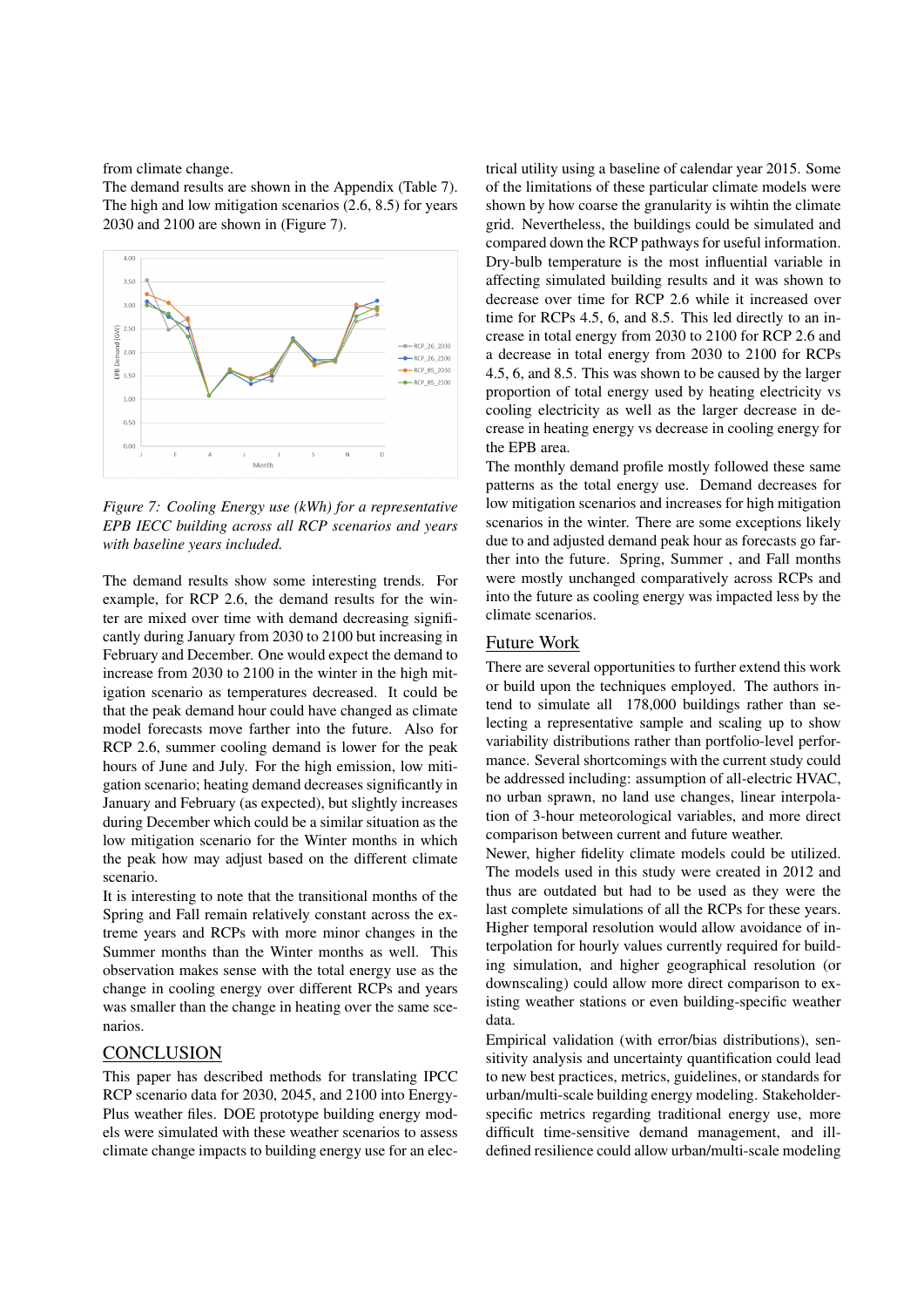to impact application areas such as assessing financial risk of portfolio-level investments for building upgrades that could significantly impact existing markets and informed adaptions to the built environment.

# REFERENCES

- Administration, Energy Information. 2018, May. U.S. Energy Information Administration.
- Bhandari, Mahabir S., Shrestha Som S., and Joshua R. New. 2012. "Evaluation of Weather Data for Building Energy Simulations." 49 (June): 109–118.
- Deru, M., K. Field, D. Studer, K. Benne, B. Griffith, P. Torcellini, B. Liu, M. Halverson, D. Winiarski, and M. Rosenberg. 2011. *US Department of Energy commercial reference building models of the national building stock*.
- DOE. 2019, December. User Quick Start Guide: Create DOE Prototype Building Measure.
- Flato, G., J. Marotzke B. Abiodun P. Braconnot S.C. Chou W. Collins P. Cox F. Driouech S. Emori V. Eyring C. Forest P. Gleckler E. Guilyardi C. Jakob V. Kattsov C. Reason, and M. Rummukainen. 2013. Climate Change 2013: The Physical Science Basis. Contribution of Working Group I to the Fifth Assessment Report of the Intergovernmental Panel on Climate Change.
- Garrison, Eric, Joshua New, and Mark Adams. 2019. "Accuracy of a Crude Approach to Urban Multi-Scale Building Energy Models Compared to 15-min Electricity Use."
- New, Joshua R., Mark Adams, Piljae Im, Hsiuhan Yang, Joshua Hambrick, William Copeland, and James A Bruce, Lilianand Ingraham. 2018. "Automatic Building Energy Model Creation (AutoBEM) for Urban-Scale Energy Modeling and Assessment of Value Propositions for Electric Utilities."
- New, Joshua R., Adams Mark Garrison Eric Copeland William Smith Brian, and Andy Campbell. 2019. "Nailing the Peak: City-Scale, Building-Specific Load Factor and Contribution to a Utility's Hour of Critical Generation."
- Silverman, Dennis. 2012. Emissions and Radiative Forcing Models for IPCC 5 in 2013.
- Wayne, G.P. 2013, August. The Beginners Guide to Representative Concentration Pathways.

### NOMENCLATURE

- 1. AutoBEM Automatic Building detection and Energy Model creation
- 2. EPB Electric Power Board of Chattanooga, Tennessee
- 3. EPW EnergyPlus Weather file
- 4. FMY Future Meteorological Year
- 5. IPCC Intergovernmental Panel on Climate Change
- 6. RCP Representative Concentration Pathways scenarios
- 7. SSPC Standing Standard Project Committee
- 8. TMY Typical Meterological Year

### Appendix